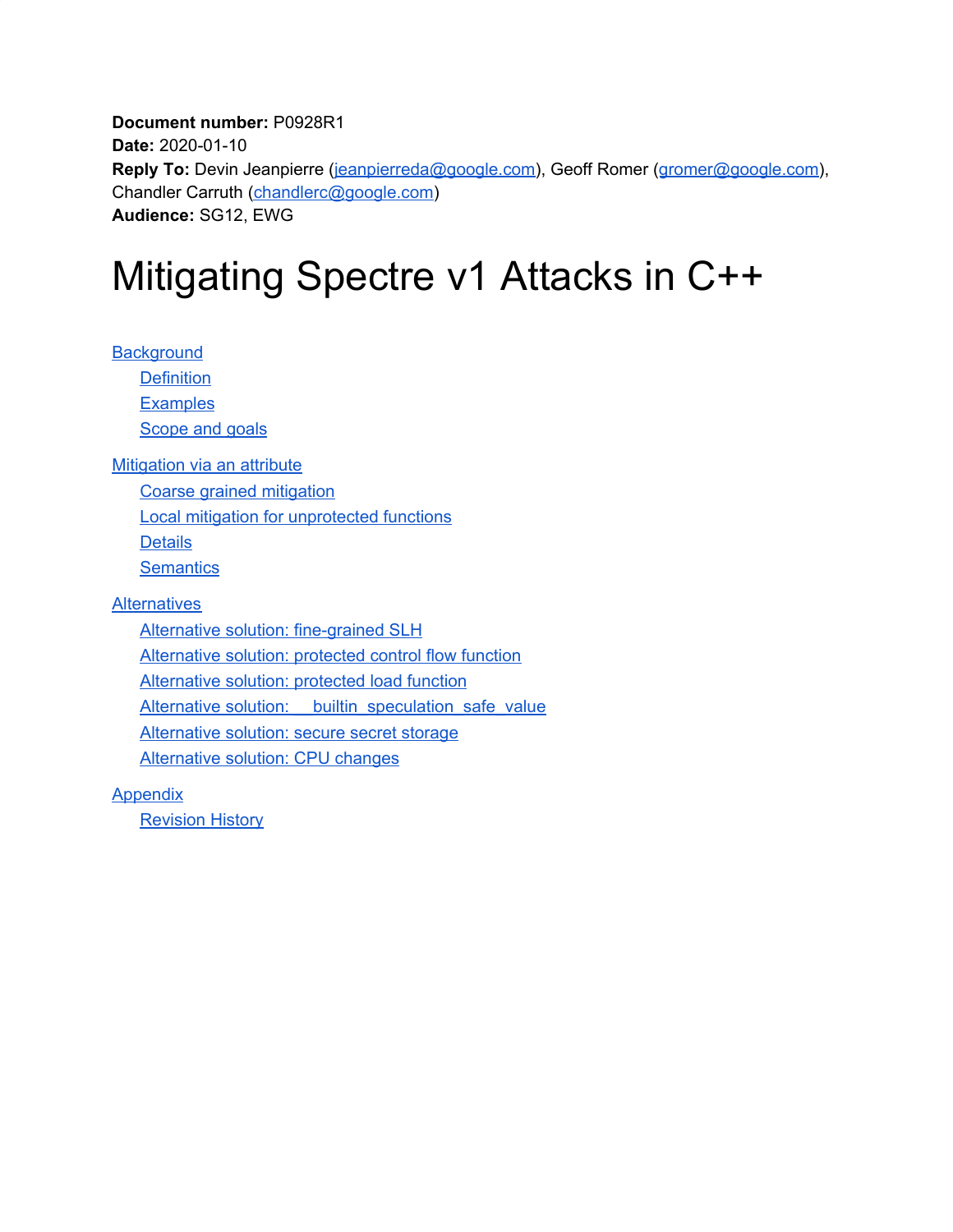# <span id="page-1-0"></span>**Background**

## <span id="page-1-1"></span>**Definition**

Nearly all modern CPUs implement some form of *speculative execution<sup>1</sup>:* an optimization where some instructions are executed as a "guess", before it's known that they should actually be executed. When the CPU executes an instruction whose effect on the instruction pointer isn't immediately known (e.g. a branch on the result of a still-pending operation), the CPU may use some heuristic to predict the resulting instruction pointer (*branch prediction*), and then continue execution on that basis while buffering all outputs until the true result is known (whereupon the buffered outputs can be committed or discarded depending on whether the prediction was correct).

Crucially, although an incorrect speculative execution cannot perform I/O or write to main memory, its behavior can still be observed indirectly via a variety of side channels.

Spectre variant 1 occurs when an attacker can leak secret data via such a side channel, after training the branch predictor to predict incorrectly, bypassing safety protections. In particular, when:

- 1. Branch prediction for this branch is controllable by an attacker-controlled input, so that they can reliably train for and trigger incorrect predictions.
- 2. Speculative execution of these triggered incorrectly speculated branches can be made to later read secret data by an attacker.
- 3. This secret data can then be leaked via a side-channel attack on the CPU's state, bypassing rollback.

For additional background, see:

- CppCon 2019: Zola Bridges, Devin Jeanpierre "Spectre/C++" <https://youtu.be/ehNkhmEg0bw>
- CppCon 2018: Chandler Carruth "Spectre: Secrets, Side-Channels, Sandboxes, and Security" [https://youtu.be/\\_f7O3IfIR2k](https://youtu.be/_f7O3IfIR2k)
- Reading privileged memory with a side-channel [https://googleprojectzero.blogspot.com/2018/01/reading-privileged-memory-with-side.ht](https://googleprojectzero.blogspot.com/2018/01/reading-privileged-memory-with-side.html) [ml](https://googleprojectzero.blogspot.com/2018/01/reading-privileged-memory-with-side.html)

<sup>1</sup> Since [speculative](https://en.wikipedia.org/wiki/Speculative_execution) execution is a general technique, it is also implemented in compilers and application software. In this paper, we will exclusively be referring to the speculative execution implemented in CPUs, but we expect any speculative execution implemented in software to respect the security guarantees we propose.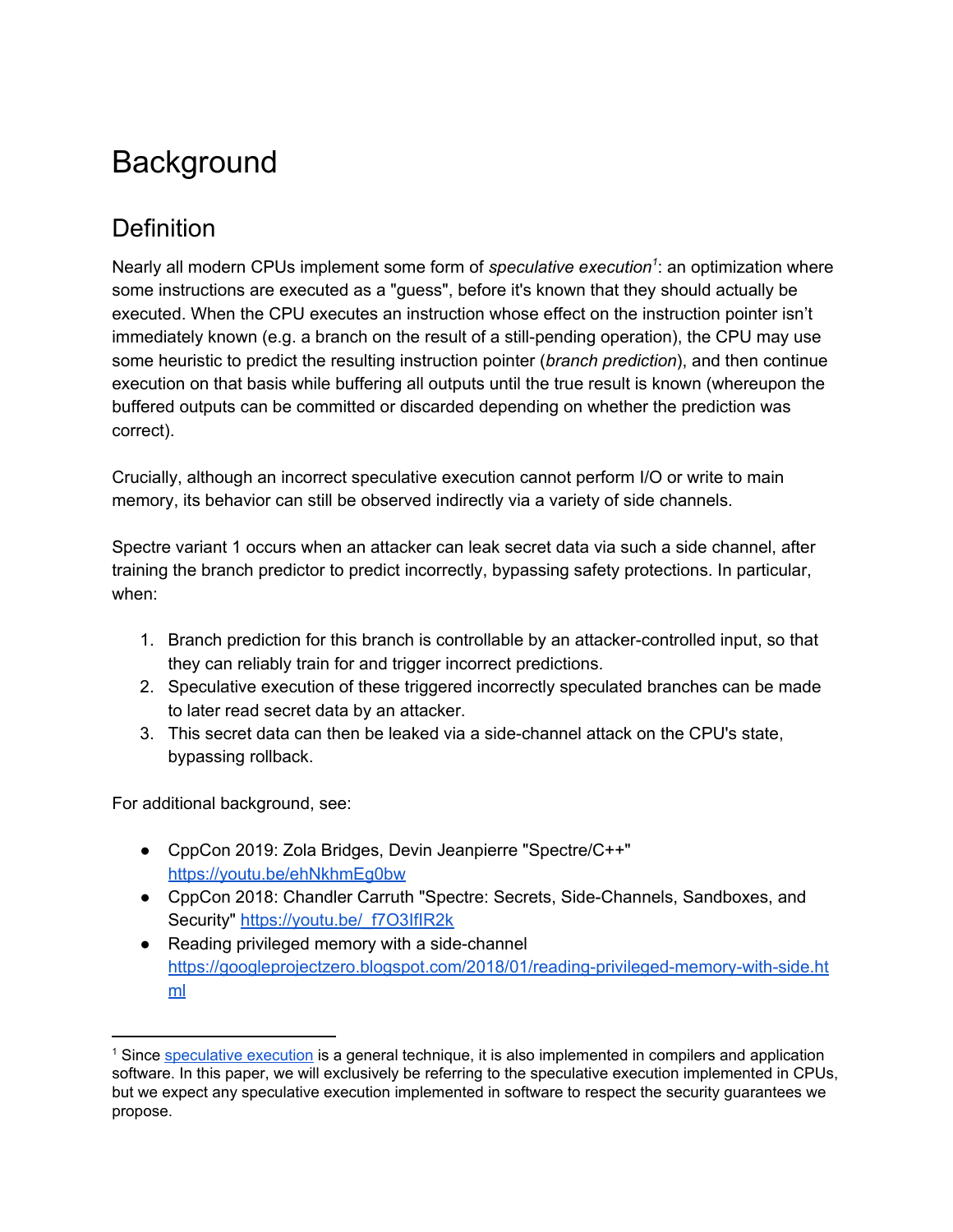- Spectre is here to stay: An analysis of side-channels and speculative execution <https://arxiv.org/abs/1902.05178>
- Runnable demonstrations of Spectre/Meltdown at <https://github.com/google/SafeSide>

<span id="page-2-0"></span>Some shorter non-runnable examples follow.

### **Examples**

#### Bounds check bypass

Consider the following application pseudo-code (see this [post](https://googleprojectzero.blogspot.com/2018/01/reading-privileged-memory-with-side.html), from which the example was adapted, for a more in-depth explanation):

```
struct array {
unsigned long length;
unsigned char data[];
};
struct array *arr1 = \ldots; /* small array */
struct array *arr2 = \ldots; /* array of size 0x400 */
unsigned long untrusted_offset_from_caller = ...;
if (untrusted_offset_from_caller < arr1->length) {
unsigned char value = arr1->data[untrusted offset from caller];
unsigned long index2 = ((value@1)*0x100)+0x200;unsigned char value2 = arr2->data[index2];
}
```
On many modern CPUs, the code guarded by the bounds checks may be speculatively executed even when the bounds check fails. This results in a load at an arbitrary attacker-controlled offset (potentially containing secret data), and a subsequent load that depends on the result of the first. The attacker can then determine the bottom bit of value by using timing to determine which memory location was brought into cache by the second load.

#### <span id="page-2-1"></span>Short-string optimization

As a more subtle example, consider the short-string optimization:

```
const char *string::get_pointer() const {
 if (is\_long())return get_long_pointer();
 else
   return get_short_pointer();
}
const char &string::operator[](size t i) const {
   const char *pointer = get_pointer();
 return pointer[i];
```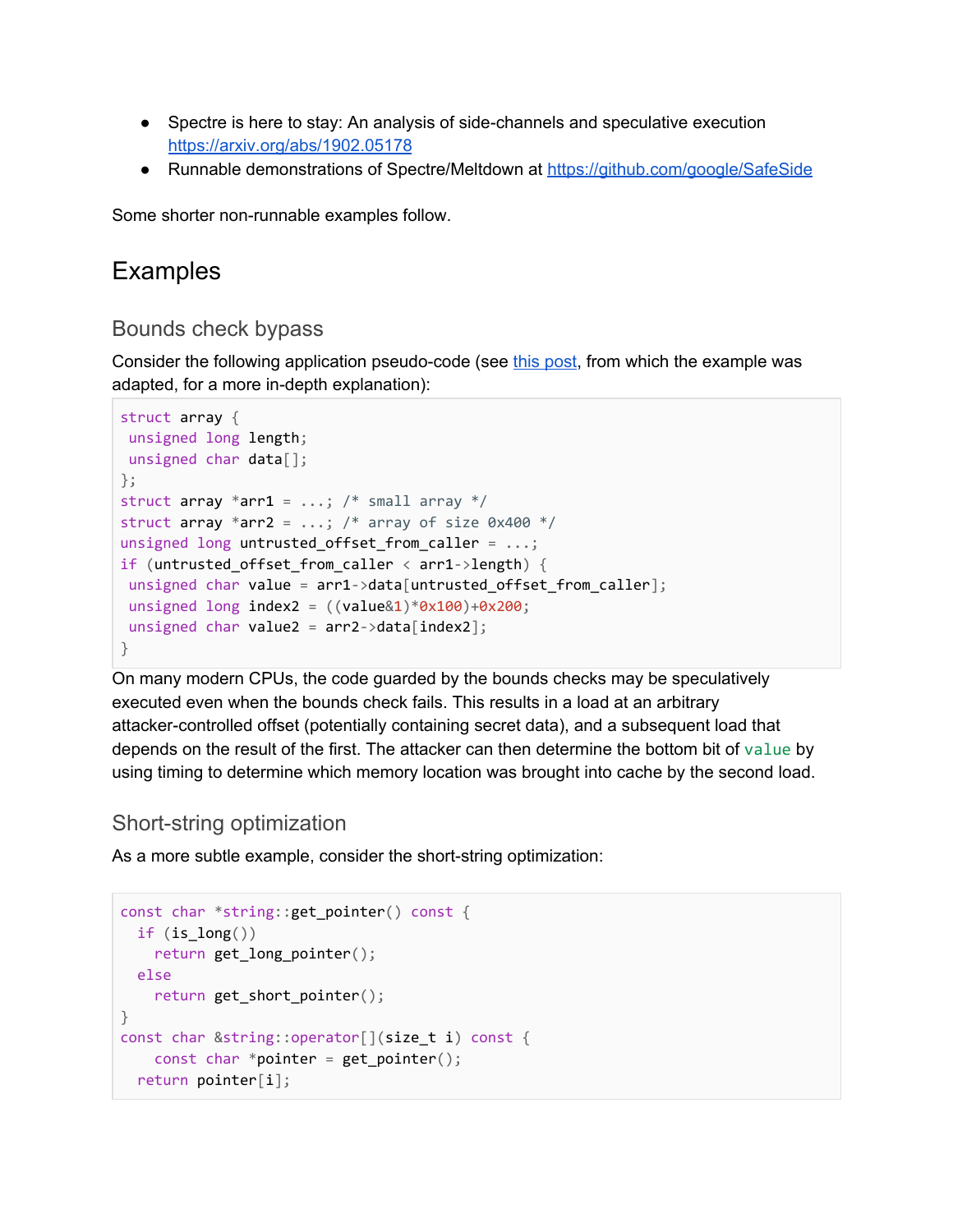```
}
const char *string::data() const {
   return get_pointer();
}
```
In this case, an attacker may be able to train the branch predictor with a succession of short strings, and then supply a very long string, causing operator [] to speculatively load from get\_short\_pointer()[i], where i may be far larger than the size of the short-string buffer. Notice that bounds-checking i will not help here: the problem is that a valid index into the long-string buffer is being speculatively used to index into the short-string buffer.

#### <span id="page-3-0"></span>Speculative type confusion<sup>2</sup> and virtual dispatch

Finally, consider a cryptographic hash algorithm API consisting of an abstract base class with separate implementations for public and private keys:

```
struct KeyBase {
 virtual sha256 secure hash() const = 0;
private:
 std::vector<std::byte> key_data;
};
struct PublicKey : KeyBase {
  sha256 secure_hash() const override {
    return fast data dependent hash(key data);
  }
};
struct PrivateKey : KeyBase {
 sha256 secure_hash() const override {
    return slow_data_invariant_hash(key_data);
 }
};
void do_crypto(const KeyBase &key) {
 auto h = \text{key}. secure hash();
 // \ldots}
```
In this example, slow\_data\_invariant\_hash() is an implementation of the hash algorithm that is specially hardened against disclosure of the input data via side channel attacks (see [N4534](http://www.open-std.org/jtc1/sc22/wg21/docs/papers/2015/n4534.html) for additional discussion of data-invariant algorithms), whereas fast data dependent hash() is an implementation of the same algorithm that lacks such hardening, and as a consequence can be much faster.

<sup>&</sup>lt;sup>2</sup> See also the Microsoft guidance on [speculative](https://docs.microsoft.com/en-us/cpp/security/developer-guidance-speculative-execution?view=vs-2019#speculative-type-confusion) execution and its discussion on speculative type [confusion.](https://docs.microsoft.com/en-us/cpp/security/developer-guidance-speculative-execution?view=vs-2019#speculative-type-confusion)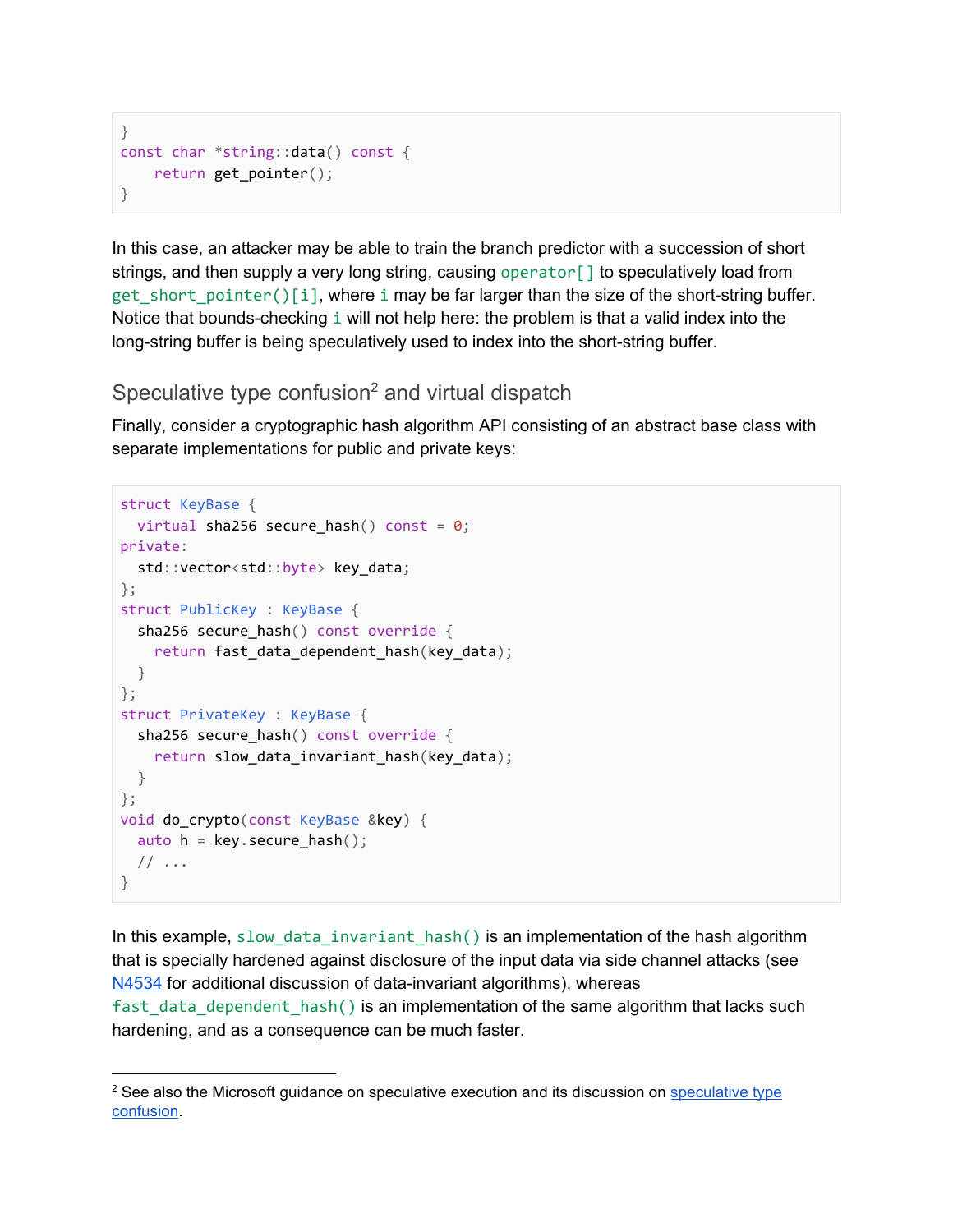The virtual call to secure\_hash() will often be lowered to some form of direct or indirect branch, and modern CPUs can speculatively predict the outcome of an indirect branch in the same way as a direct branch. Consequently, an attacker can cause the CPU to speculatively execute fast data dependent hash() on private key data. As we've already noted, fast\_data\_dependent\_hash() is known to leak its input via side channels, and many of those side channels remain exploitable under speculative execution, which can enable the attacker to obtain the private key.

### <span id="page-4-0"></span>Scope and goals

It should be possible for programmers to write software that is "secure", in some sense, on all conforming implementations. At the very least it should be possible for programmers to eliminate Spectre variant 1 vulnerabilities once they are discovered. However the only way offered by the C++ standard to prevent a Spectre variant 1 vulnerability is to ensure that untrusted inputs never exist in the same address space as secret data. For many applications this is not possible. We aim to make Spectre defenses possible for *all* applications.

An implementation can constrain the generated or executed machine code to ensure that incorrectly-speculated executions cannot observe the result of a load. This comes at a substantial performance cost, so we expect implementations to provide this as a separate build mode. (For example, MSVC, GCC, and Clang have all implemented such a mode.) This also means that some applications cannot use this functionality to defend against Spectre.

We propose the ability to work selectively turn off global hardening for performance-sensitive functions. C++ programmers will have to apply manual hardening when needed inside these unprotected functions, so we also propose a fine-grained mitigation API at the level of individual branches and variables. Since the motivating use cases are performance-sensitive, but have little else in common, we are prioritizing correctness, performance, and flexibility over ease of use. We see this facility as comparable to atomics (only more so), in that it provides the most efficient and flexible, but most engineering-intensive and lowest-level, means of addressing the problem portably.

All of the APIs introduced in this document take the form of attributes, since they don't affect the observable behavior of the abstract machine.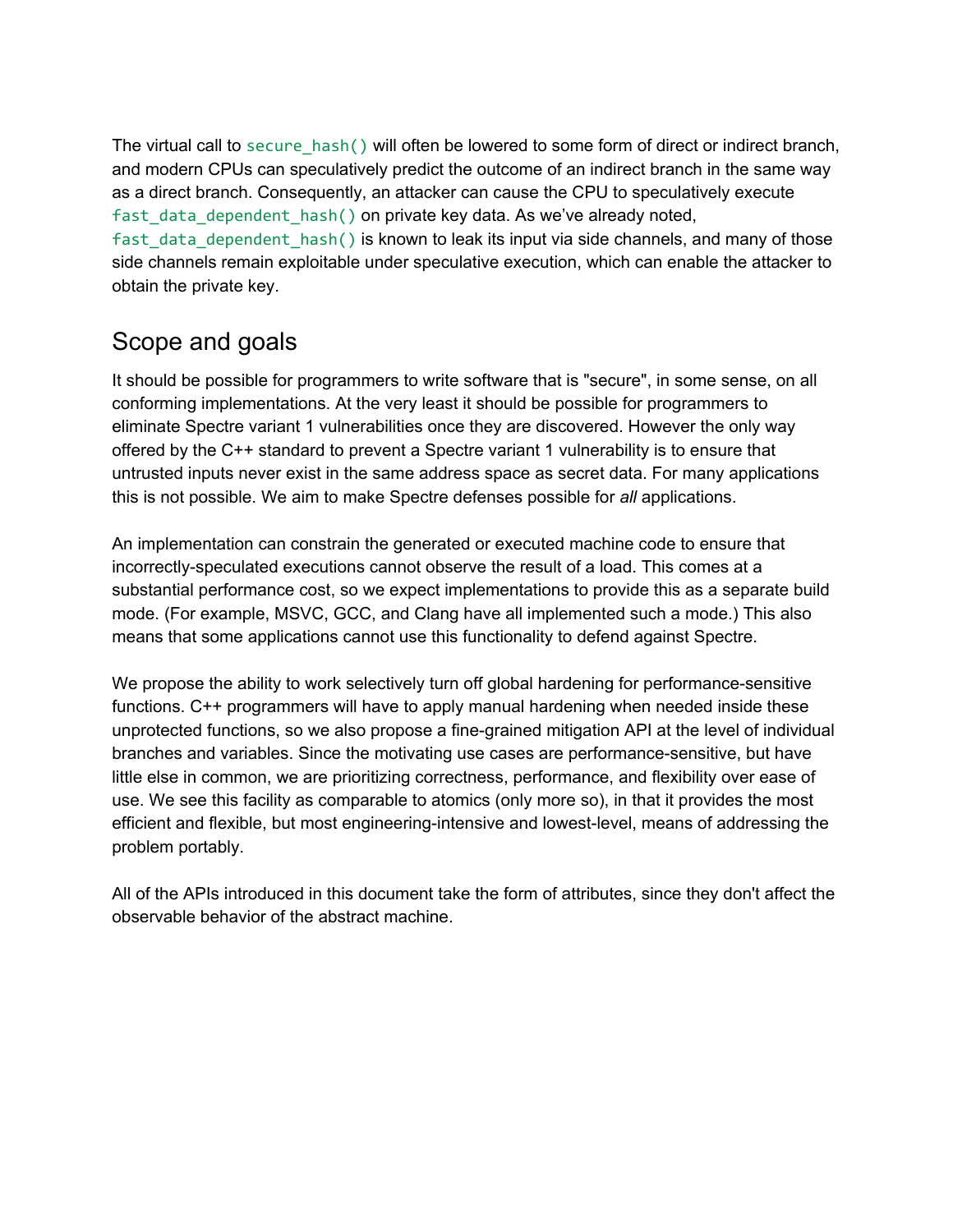# <span id="page-5-0"></span>Mitigation via an attribute

### <span id="page-5-1"></span>Coarse grained mitigation

Clang has implemented an attribute to enable or disable global hardening on a per-function basis, when enabling it everywhere would be too costly to performance. We propose standardizing this attribute. It would be used in the following ways:

```
\lceil [speculative load hardening(true)]] void foo {
 // No branches in this function will lead to a Spectre variant 1 vulnerability,
 // because mitigations are applied.
}
```

```
[[speculative_load_hardening(false)]] void foo {
 // Even if mitigations were applied to the entire program, they will not be
 // applied to this function, which promises that it does not introduce a
 // spectre variant 1 vulnerability.
}
```
The intent is that this attribute will be used to oppose the defaults, whatever those are. For example, mitigations may be turned off for a particular function if global mitigations were applied, but profiling revealed that this function was performance-critical, and careful auditing revealed it had no spectre variant 1 vulnerabilities. Or conversely, if the risk were narrowed to only a few risky functions, global mitigations could be turned off and turned back on only for those functions.

Regardless of whether mitigations are turned off or on globally, these would override that on a per-function basis, as performance/security needs warrant.

(Note: if misspeculation occurs in a  $[$  [speculative load hardening(false)]] function, execution might proceed into a [[speculative\_load\_hardening(true)]] function, which will not be aware that misspeculation is occurring.)

#### Implementation

To demonstrate that this proposal can actually be implemented, we describe here two approaches, one based on fencing, and another based on *[Speculative](https://llvm.org/docs/SpeculativeLoadHardening.html) Load Hardening* [\(SLH\)](https://llvm.org/docs/SpeculativeLoadHardening.html). We believe this can be implemented on all platforms where Spectre variant 1 is being actively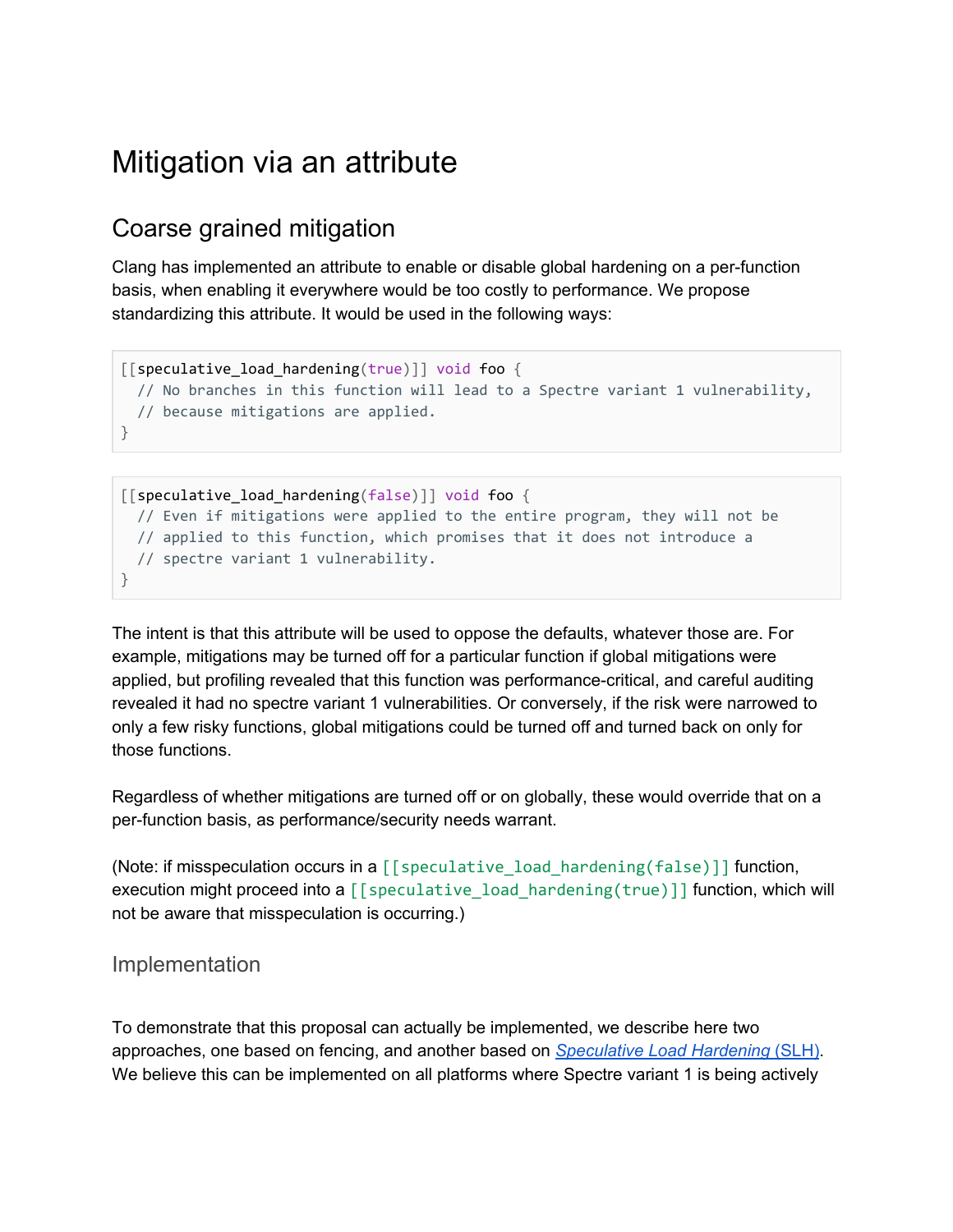studied, and we are working with hardware vendors to ensure that is the case. However, alternative approaches may also be followed: this is for illustrative purposes.

The mitigations never attempt to stop a potential attacker (i.e. an end user) from mistraining the branch predictor. This is impossible. Instead, the mitigations target the loads, and prevent the user from causing the secret to be loaded during incorrect speculative execution. In the case of lfence, this is by waiting until the load will not be speculative anymore. In the case of SLH, this is by changing pointers and offsets so that they do not point to a user-controlled value, and so the user cannot direct what is loaded.

#### LFence

Modern CPU architectures provide an instruction which effectively disables speculative execution, waiting for certainty before proceeding to the next instruction. On x86, this instruction is lfence. For example, if global mitigations are applied, then a snippet of code like the left might be transformed to add an lfence, as on the right:

```
if (i < N) {
 return arr[i];
}
else {
 return '\0';
}
                            if (i < N) {
                              mm_ [fence();
                             return arr[i];
                            }
                            else {
                              return '\0';
                            }
```
By blocking speculative execution entirely, this lfence prevents the  $\arf i$  from ever being executed during misspeculation, and so the user cannot influence what values are loaded in speculative execution.

#### Speculative Load Hardening

SLH ensures that during misspeculated execution, an operation that would load user-controlled data will instead load a trusted compile-time constant. It does this by tracking each branch, recording whether or not that branch was mispredicted, and using that record to mask the data.

To enable SLH to work, platforms need to provide a sufficient set of instructions for tracking and masking that are not subject to prediction. For example, the following operations must have deterministic behavior that are not themselves mispredicted somehow:

 $\bullet$  bitwise  $\vert =$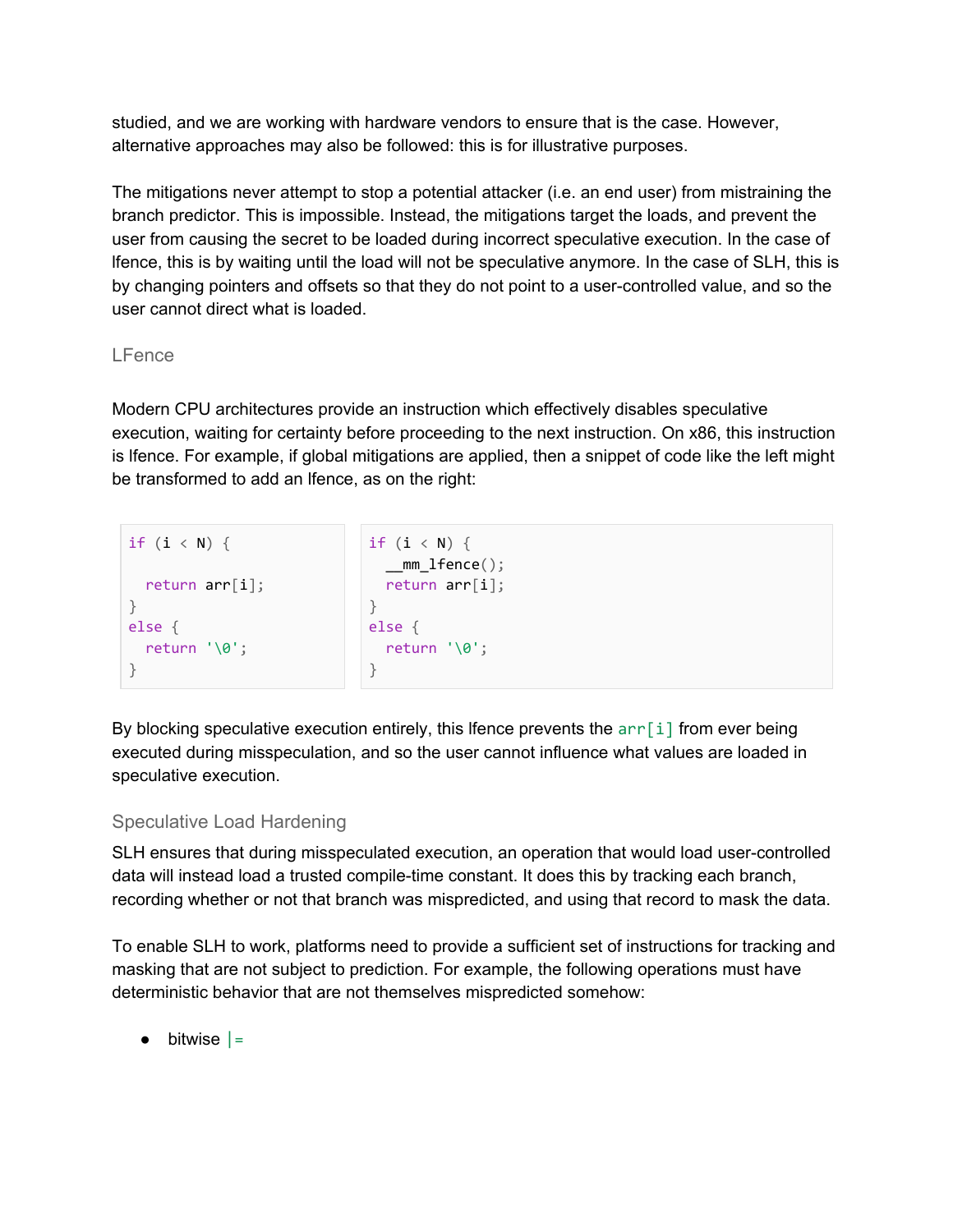• conditional assignment (CMOVcc in x86), roughly equivalent to  $var = cond$ ? true\_value : var. We can transcribe this as \_\_cmov(cond, true\_value, &var) in example code.

These are used to update a global predicate state ( \_ predicate state), which is all-ones if a misprediction has occurred, or all-zeroes if one has not. It is updated at each conditional using a cmov instruction. Every variable that contributes to the computation of an address is then |-masked against this. The effect is that an address can never be caused to point to a user-controlled secret via misprediction, because in the event of misprediction, no variables will be user-controlled at all.

For example, the snippet on the left might become, in example pseudocode, the snippet on the right, if SLH were applied.

```
if (i < N) {
 return arr[i];
}
else {
 return '\0';
}
                           const bool cond = i < N;
                           if (cond) {
                             cmov(!cond, all ones mask, & predicate state);
                             arr = predicte_state;
                             i = predicted\_state;
                             return arr[i];
                           }
                           else {
                             return '\0';
                           }
```
Once SLH is applied, nothing anyone can do will affect the location of  $arr[i]$  during misspeculation: it is guaranteed to be all-ones.

For a more detailed explanation of SLH, see this talk given by Zola [Bridges](https://www.youtube.com/watch?v=ehNkhmEg0bw) and Devin [Jeanpierre.](https://www.youtube.com/watch?v=ehNkhmEg0bw)

#### Pros/Cons

SLH, due to its general nature, has downsides:

- 1. SLH requires knowledge of whether *any* condition was mispredicted (stored in \_\_predicate\_state) to ensure that misspeculation cannot possibly result in the use of attacker-controlled data. For example, this means that if the \_\_predicate\_state is not preserved for some reason, and in particular in the transition from unhardened to hardened functions, a fence must be applied so that we are guaranteed to be in a clean state.
- 2. The serial uses and updates of predicate state force a data dependency of every conditional on every previous conditional, preventing them from being speculatively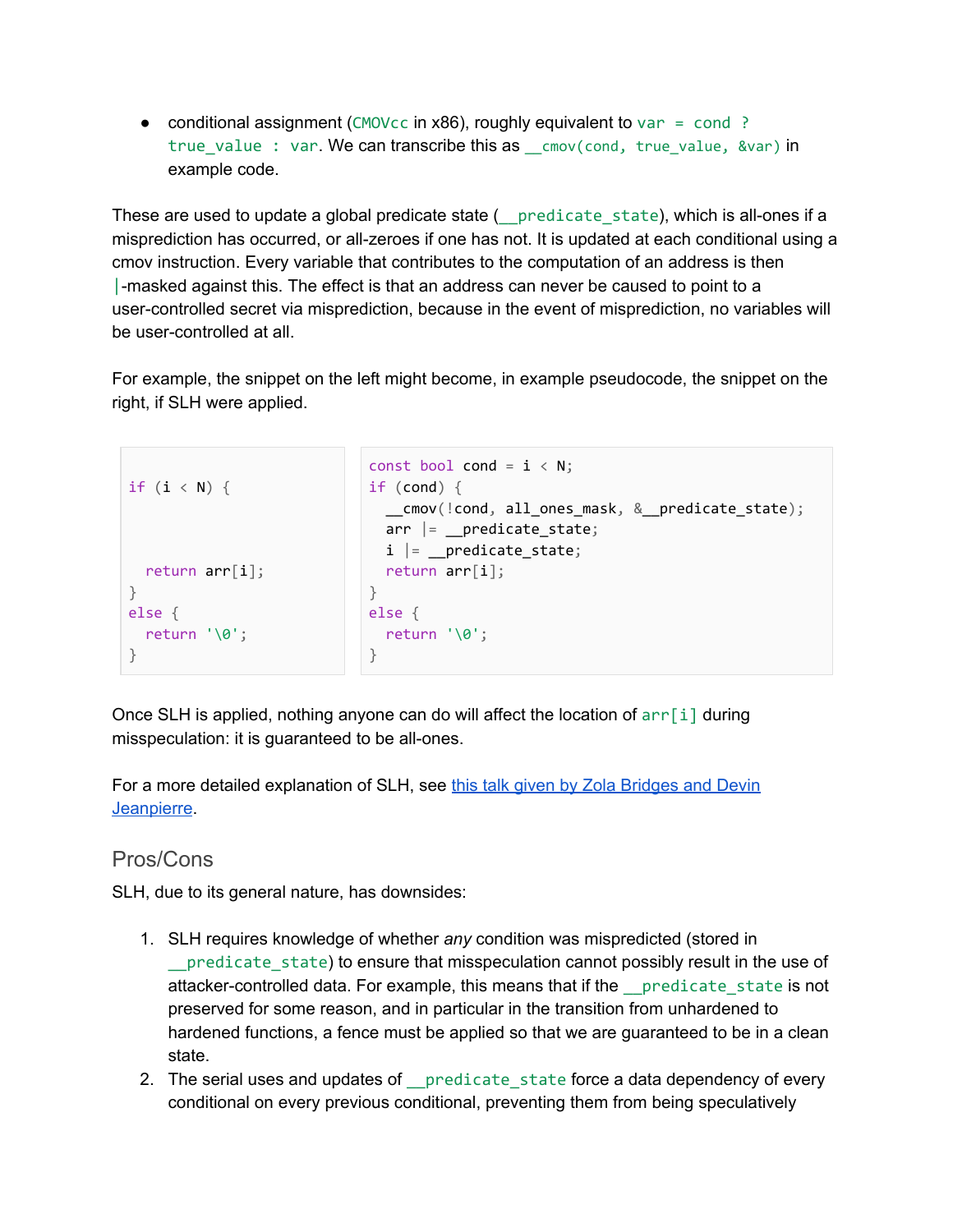executed in parallel, or out of order, even when the security properties of one conditional do not depend on correct prediction of previous conditionals.

This leaves open an opportunity for a limited, fine-grained API for the cases where we know exactly which condition and which loads to harden, even in the face of otherwise unknown or misspeculated state.

### <span id="page-8-0"></span>Local mitigation for unprotected functions

We propose to implement mitigation in unprotected functions as a pair of parameterized attributes, which we'll introduce separately.

The first is  $[[harden_misspeculation(arg...)]]$ , which takes a list of variables as arguments, and can be applied to any branching control flow construct. It specifies that if that branch is mispredicted, the implementation must ensure that any subsequent accesses to the listed variables return values that are unrelated to the true values. (For example, via fencing or an SLH-like technique.)

```
if (untrusted offset \langle arr.size())
[[harden_misspeculation(untrusted_offset)]]
{
 auto value = arr[untrusted_offset];...
}
...
switch (untrusted_value) {
  [[harden_misspeculation(another_variable)]] case FOO:
   Foo(another_variable);
    ...
}
// etc.
```
This attribute can be placed on a label, or any block statement<sup>3</sup>, as long as that statement is the first statement executed for if, else, case:, for, while, do, or default: (there will in some cases be multiple equivalent ways to apply the attribute). The actual behavior will apply to the immediately preceding branch. It can also be applied to a function definition, in which case the

<sup>&</sup>lt;sup>3</sup> The location of these attributes may be surprising. Unfortunately, there is no other place that allows separate attributes for the if and the else blocks. And because C++ attributes cannot currently be applied at the expression level, conditional expressions like  $a \cdot b : c$  do not receive any direct support, but can in general be converted to a lambda with an if statement.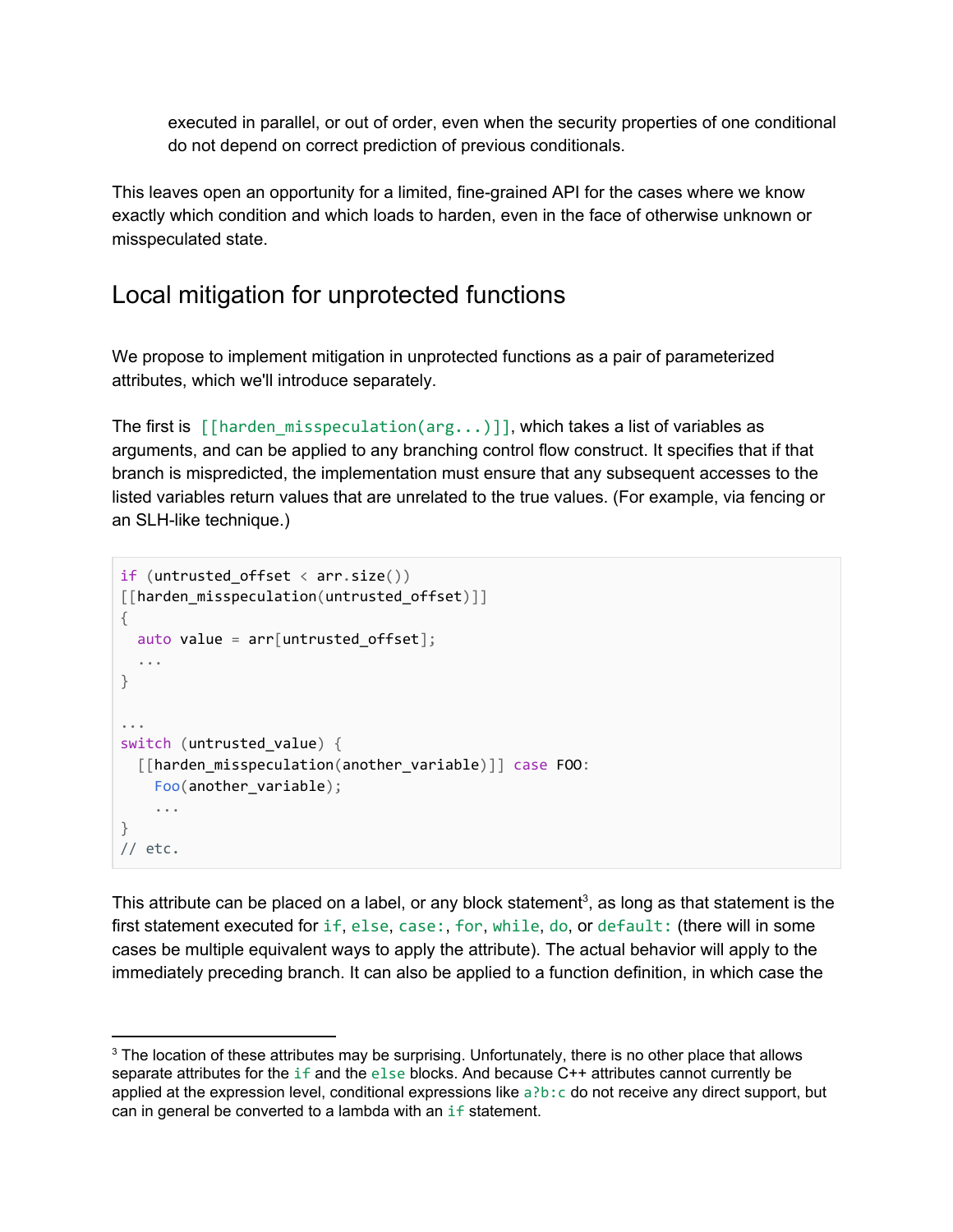hardened branch is the indirect function call (if any) that reached that function (e.g. virtual dispatch).

The second attribute is for the inverse case:  $\lceil \frac{\text{f}}{\text{harden}}\rceil$  misspeculation else(arg...)]]. This can be applied to the same statements, but instead hardens in the case where the branch is *not* taken. For example, if applied to a for loop, it hardens when the loop ends due to the loop conditional failing.

```
for (; i >= arr.size(); --i) [[harden misspeculation else(i)]] \{\}// hardening applies when the loop ends due to the condition of the loop failing
auto value = arr[i];
```
These attributes both have the same effect as the global hardening, except that the *only* loads affected are (all) loads of the listed variables, and the *only* misprediction that is protected against is that of the branch that is associated with the attribute.

If a load of one of the affected variables is executed, and a corresponding branch was mispredicted, the load evaluates to an independent value that is not related to or affected by the true value of the variable. For example, it could always evaluate to zero. Pointers and references subsequently made to hardened variables are also hardened in the same way.

Note that since speculative execution doesn't affect observable program behavior, the implementation is given complete freedom to decide how to secure uses of the variable. We only require that it is not possible to obtain the unhardened value after the annotated condition was mispredicted in a speculative execution. For example, in the absence of backwards jumps, it may be sufficient to only change the evaluation of references to the variable that occur lexically after the condition. In the presence of backwards jumps, it may be necessary to harden all uses of the variable throughout its scope.

Note also that the arguments should not themselves be secret data: once the secret is loaded, it is immediately available to potential side channels. Later zeroing it out or erasing it does not remove the risk in the intervening period. It is safer to instead harden the inputs to misspeculated execution, so that subsequent behavior doesn't even perform the access of secret data.

#### **Exceptions**

We do not propose an attribute to mitigate Spectre variant 1 at the level of specific  $try/catch$ statements.

Exceptional control flow is implicit, and where the conditionals occur is left implementation defined. For example, it may be that an exception bubbles up to the call stack, and a try/catch is equivalent to a local if. But the more popular form is for exception handlers to be added as a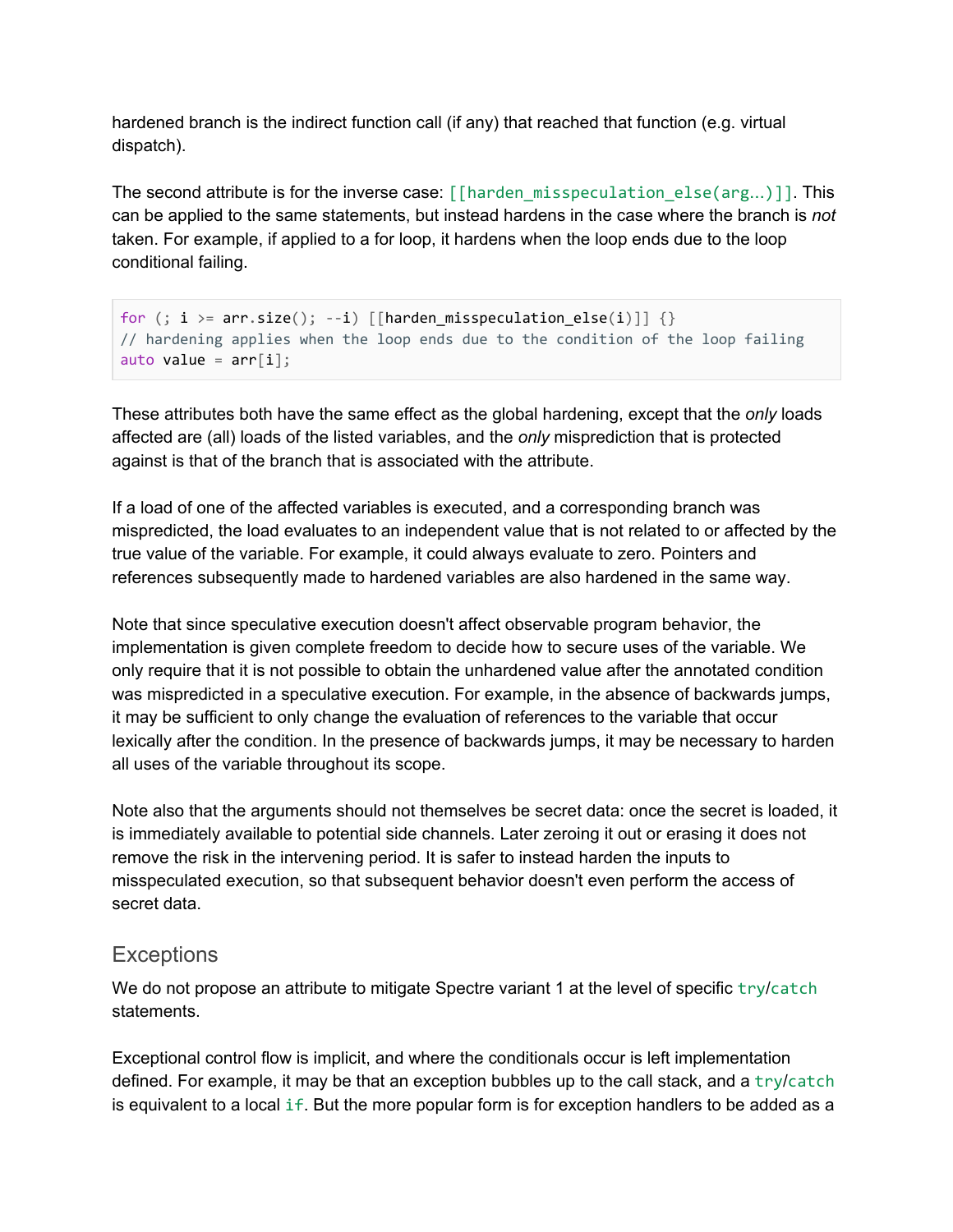list of blocks that may be executed as part of a separate exception runtime, which is not local to the exception handling function (e.g. [here\)](https://llvm.org/docs/ExceptionHandling.html#itanium-abi-zero-cost-exception-handling). It is impractical to change how spectre hardening works in a remote call. Instead, if fine grained hardening is desired, exceptions should be avoided.

### <span id="page-10-0"></span>Details

What follows are more detailed description of the behavior for different branching constructs, and a sketch of how they could be implemented.

if statements

```
int v1, v2;
...;
if (cond) [\text{harden\_misspeculation}(v1)] {
 // Even under speculative execution, either
 // cond is true, or v1 evaluates to some hardened value.
 Foo(v1);
} else [[harden_misspeculation(v2)]] {
 // Even under speculative execution, either
 // cond is false, or v2 evaluates to some hardened value.
 Foo(v2);
}
```
This is very similar to the example given for SLH above. However, instead of using predicate state, it creates a new predicate state for this conditional in particular:

```
int v1, v2;
...
intptr_t \_cond_predictate_state = 0;if (cond) {
  __cmov(!cond, all_ones_mask, &__cond_predicate_state);
 v1 |= cond predicate_state;
 Foo(v1);
} else {
  __cmov(cond, all_ones_mask, &__cond_predicate_state);
 v2 |= \text{\_cond\_predicate\_state};
 Foo(v2);
}
```
This means that there is no data dependency between this and any other branching construct, restricting performance impact from this hardening to just this branch, while isolating it from the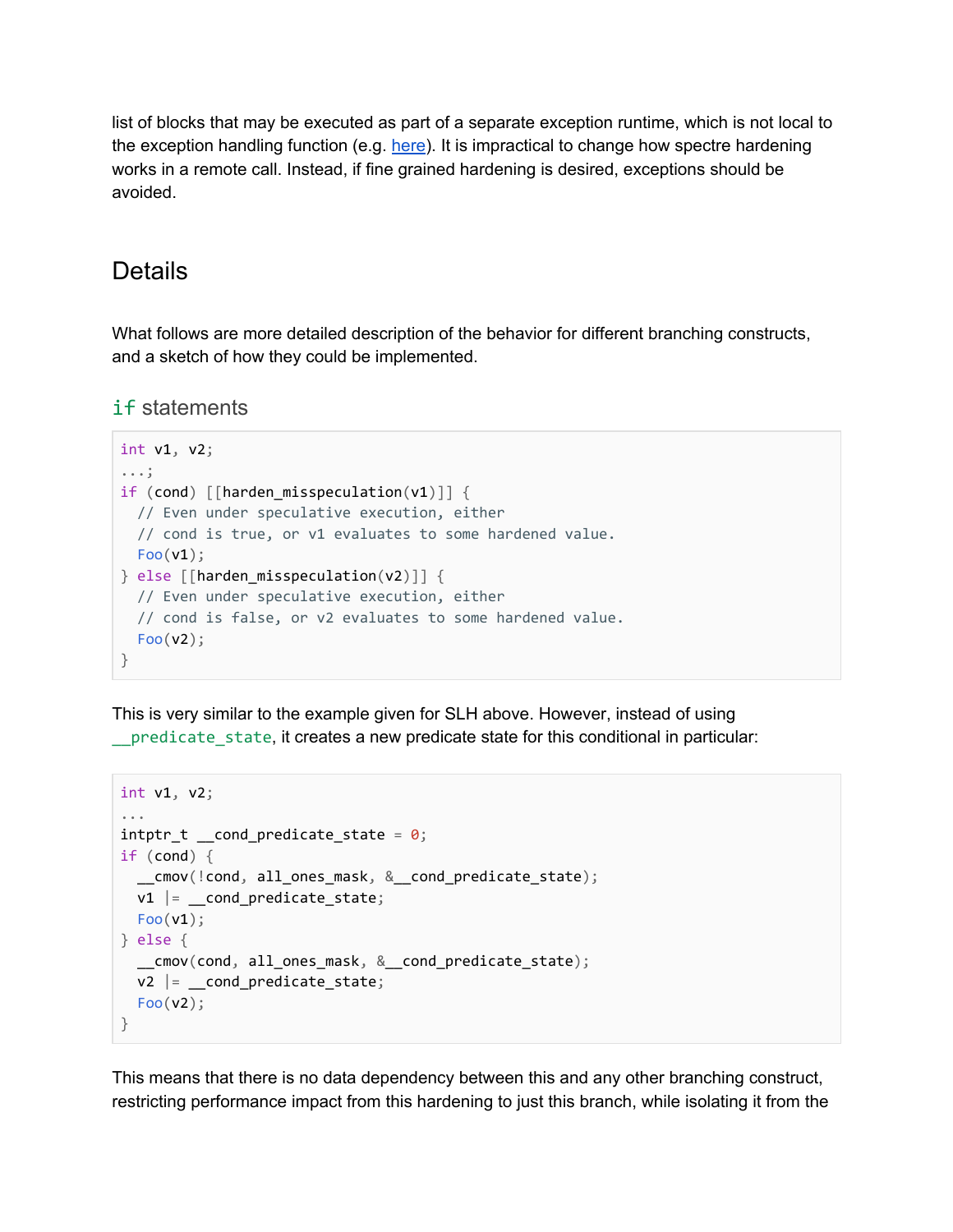performance impact of hardening of other branches. (Note: this also means that if this condition is mispredicted, SLH would not be aware of it, as it doesn't update the predicate state.)

Alternatively, and again like SLH in general, an implementation may wish to instead lower to a fencing instruction, which stops speculative execution and waits until real execution catches up. This is probably less efficient, but works even if the implementation has not kept track of the global predicate state.

```
int v1, v2;
...
if (cond) {
 mm 1fence();
 Foo(v1);
} else {
 _mm_lfence();
 Foo(v2);
}
```
In either case, neither  $v1$  nor  $v2$  evaluate to their "true" value under a mispredicted branch, and so they cannot be used to reliably compute a value to leak.

#### switch statements

```
int v1, v2;
...
switch (value) {
 [[harden_misspeculation(v1)]] case 1:
   Foo(v1);[[fallthrough]];
 [[harden_misspeculation(v2)]] default:
   Foo(v1, v2);}
```
There is an ambiguity here. If the CPU mispredicts and speculatively executes default:, then v2 should be hardened. But if the CPU mispredicts and speculatively executes case 1, and then falls through to default:, what happens to  $v2$ ?

We suggest that hardening should occur after the label is hit, even if the misprediction was for reaching a different label.

If value  $!= 1$ , but case 1 is speculatively executed:

 $\bullet$  Foo(v1) will receive an unrelated value for v1.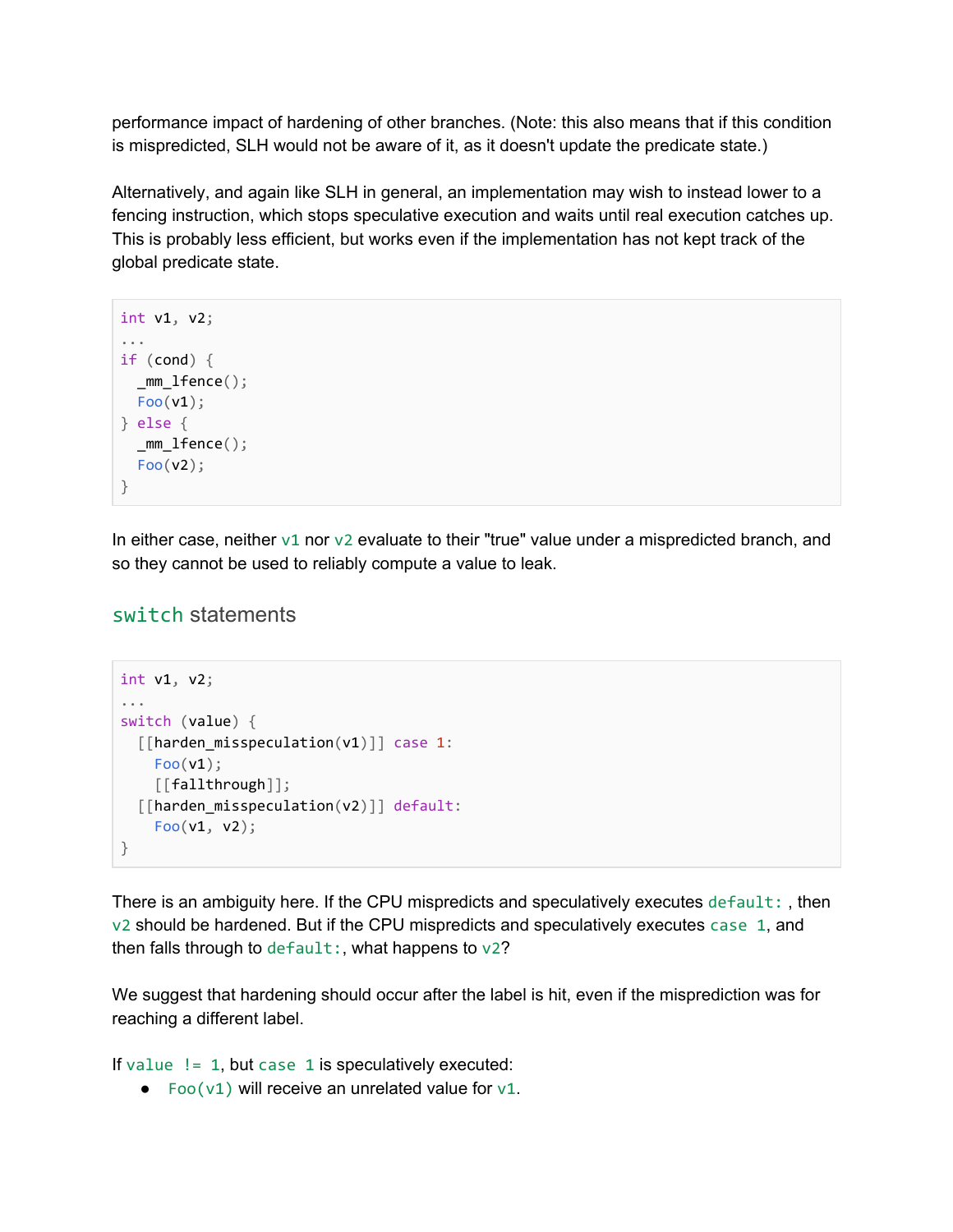● Foo(v1, v2) will receive unrelated values for **both** v1 and v2.

If value  $== 1$ , but default: is speculatively executed, instead of case 1:

• Foo( $v1$ ,  $v2$ ) will receive an unrelated value for  $v2$ .

(As a motivating example, one might consider a switch with multiple cases that execute the same code. switch(n) { case 1: case 2: case 3: ...}. Should each case receive an identical  $\lceil$ [harden misspeculation(...)]]?)

So this could be lowered to something like the following:

```
intptr_t _switch_predicate_state = \theta;
switch (value) {
  case 1:
    \text{conv}(\text{l}(\text{value} == 1), \text{ all\_ones\_mask}, \text{ &} \text{switch\_predicate\_state});goto actual_case_1;
  default:
    __cmov(value == 1, all_ones_mask, __switch_predicate_state);
    goto actual_default;
}
actual_case_1:
 v1 |= switch predicate state;
  Foo(v1);
actual_default:
  v2 |= __switch_predicate_state;
 Foo(v1, v2);}
```
#### Exhaustive switch

If a variable needs to be hardened when none of the cases are hit, this may require adding a default case:

```
switch (value) {
 case ONE: ...; break;
 case TWO: …; break;
}
// If we need to harden a variable for the case that value != 1 and value != 2,
// there is nowhere to put it, so we need to add
// [[harden_misspeculation(variable)]] default: break;
```
This presents a problem: implementations can be configured so that switches on an enum will be checked for exhaustiveness. For each enumerator, there must be a matching case or default. If the program deliberately omitted the default so that the implementation would check that the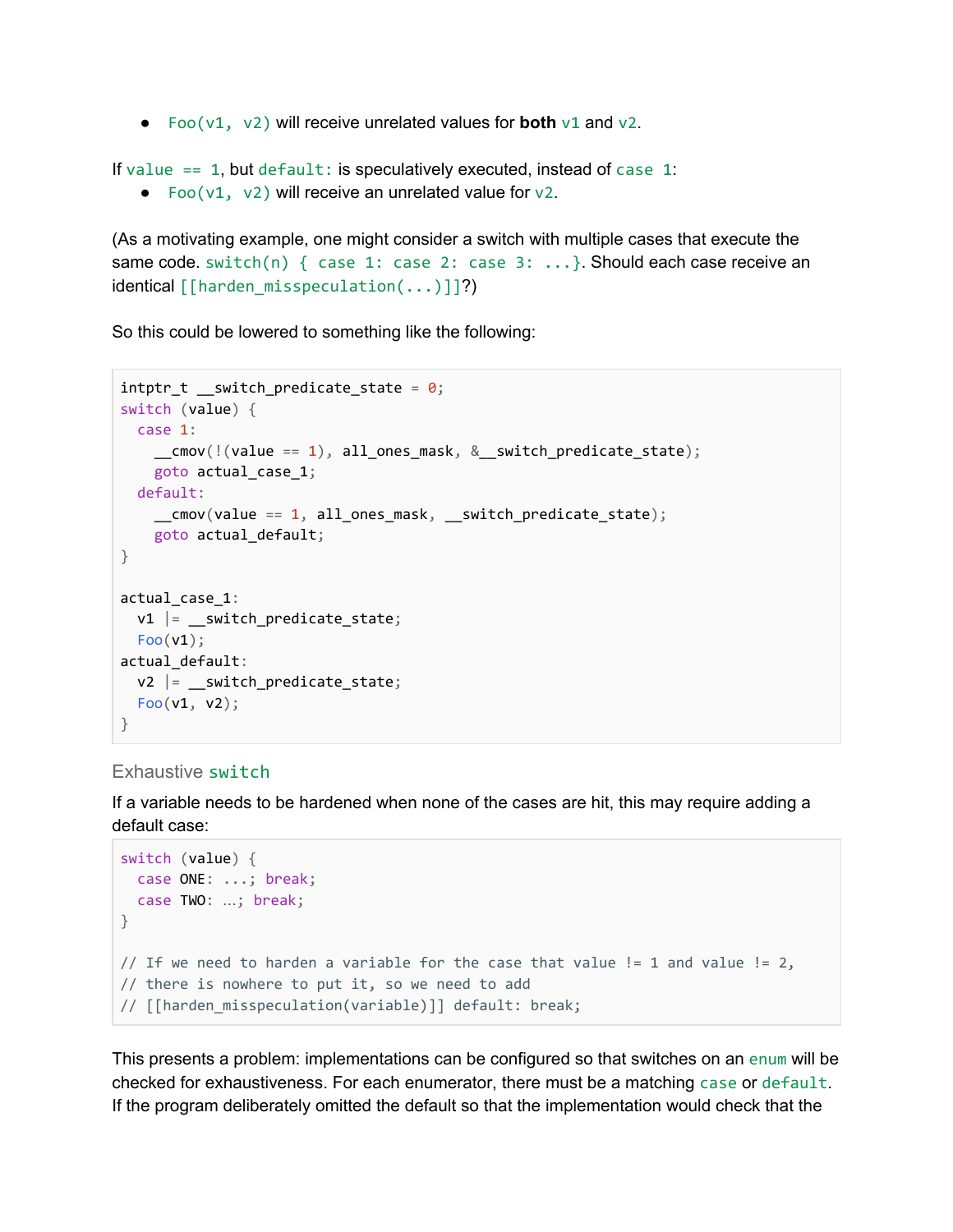cases and the enum variants were kept in sync, that workflow is now broken. We do not propose adding any mechanism to preserve the behavior of the diagnostic when a default case is added for Spectre hardening.

(It would help if implementations or C++ itself provided an attribute to specify whether default is considered sufficient to satisfy exhaustiveness checks. This would also simplify existing code, which sometimes contorts itself to avoid writing default.)

#### for / while statements

```
for (int i = 0; i < N; ++i)
 [[harden_misspeculation(v1),
   harden misspeculation else(v2)]] {
 // Even under speculative execution, either
 // i < N, or v1 evaluates to some hardened value.
}
// Even under speculative execution, either
// i >= N, or v2 evaluates to some hardened value.
```

```
for (auto a : b)
 [[harden_misspeculation(v1),
   harden_misspeculation_else(v2)]] {
 // Even under speculative execution, either
 // the iterator is not yet out of range, or v1 evaluates to some hardened value.
}
// Even under speculative execution, either
// the iterator is equal to b.end(), or v2 evaluates to some hardened value.
```

```
while (cond)
 [[harden_misspeculation(v1),
   harden misspeculation else(v2)]] {
 // Even under speculative execution, either
 // cond is true, or v1 evaluates to some hardened value.
}
// Even under speculative execution, either
// cond is false, or v2 evaluates to some hardened value.
```
Every loop has a condition which decides if the loop should run again (the branch target specified by harden misspeculation), or if execution should continue after the loop (the branch target specified by harden misspeculation else). For instance, the last example is equivalent to the following, and can be implemented as such: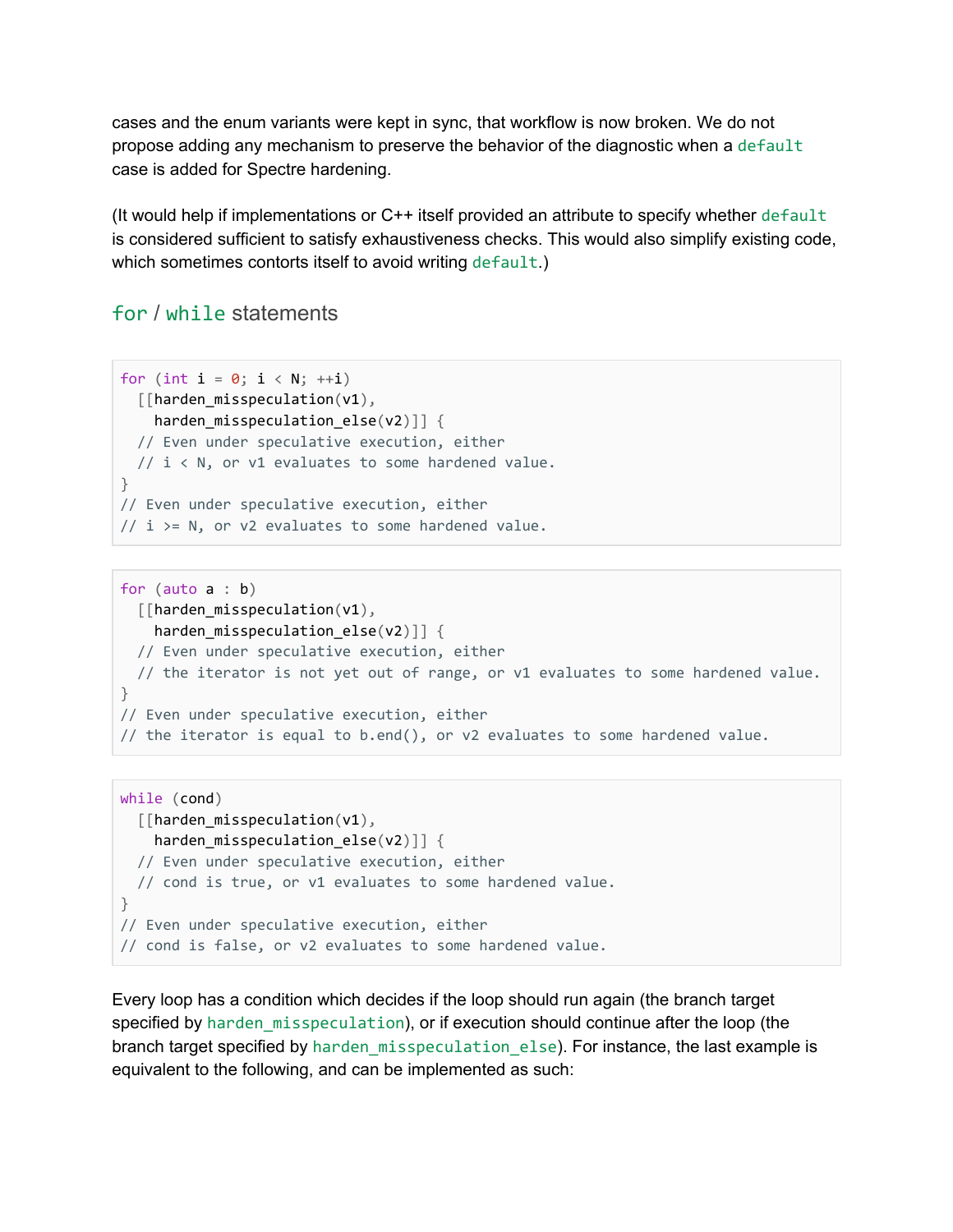```
for (:;) {
 if (cond) [[harden_misspeculation(v1)]] {
   /* loop body */} else [[harden_misspeculation(v2)]] { break; }
}
```
The "else" condition applies when the loop exits normally, due to a failure of the condition, rather than due to an explicit break or goto inside of the loop body.

Note that all uses of  $v2$  that can come after the condition are considered suspect, and so  $v2$ remains hardened after the loop terminates.

for and while are the only branching constructs without an otherwise-available else case to annotate, and so the only constructs that require the use of  $[$ [harden\_misspeculation\_else( $\ldots$ )]. (This attribute would be unnecessary if for and while loops had an explicit else syntax, as in [Python.](https://docs.python.org/3/tutorial/controlflow.html#break-and-continue-statements-and-else-clauses-on-loops))

#### Function dispatch

```
[[harden_misspeculation(i)]]
void Function(int i) {
  // Even under speculative execution, one of the following is true:
 // this was called directly, or
  // this was executed from a correctly predicted indirect call, or
 // i evaluates to some hardened value.
}
```
When a function has this attribute, the named variables are hardened if the function is entered due to a mispredicted indirect function call. So, for example, virtual function calls will either reach this function correctly, or else those variables will evaluate to some fixed value. (This can be implemented by comparing equality of vtable pointers.)

#### **Other**

Library functions also contain branches. For example, std:: copy may have a speculative buffer overflow. If the implementation does not guarantee that std::copy is hardened against spectre (via secure defaults or a separate mode), and the user controls the bounds of the copy, then use of std::copy may be part of a Spectre vulnerability. In order to avoid this, one must write a new function instead, which does enable hardening and is not vulnerable to Spectre variant 1.

The implementation may choose to add branches or loads that were not present in the original program. For example,  $int x[2] = \{1, 2\}$ ;  $y = x[c]$  may be implemented with a speculatable conditional, like if (c)  $y = 2$ ; else  $y = 1$ ;. This is permitted only so long as it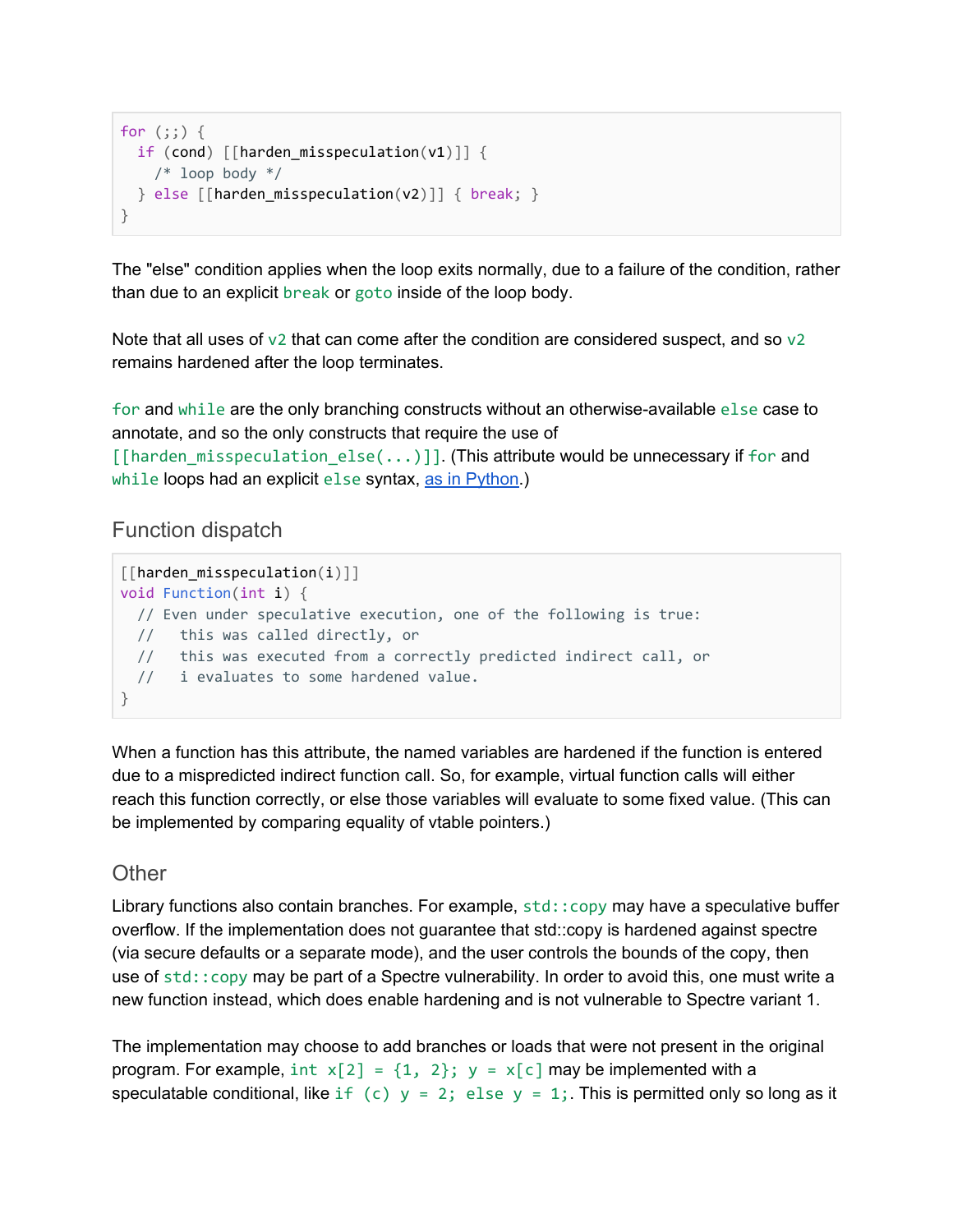does not change the behavior of subsequent code even in speculative execution. So, in a hardened function, the implementation must also harden this new control flow in the same way.

Things are more difficult in an unhardened function. Imagine the following subsequent snippet:

```
if (y == 2) [[harden_misspeculation(z) \{ ... \}
```
If a new conditional branch was introduced by the implementation as part of the computation of y, the programmer has no way of annotating that branch, as it does not exist in the source code as-written. Therefore, either the implementation is not allowed to introduce such a branch, or else it must include that branch as a potential source of mispredictions when deciding what to do with z in the body of this conditional.

### <span id="page-15-0"></span>**Semantics**

Fundamentally, C++ lacks a notion of speculative execution, so currently there is no way to talk about the behavior of code under incorrect speculation. We would like to constrain the behavior of the program under conditions that the standard unambiguously says cannot happen in the first place. The way we address this problem will determine what properties authors can rely on, and what optimizations implementations can apply.

The simplest example may be the easiest to address. Can an implementation consider these two snippets to be identical, and can it execute one instead of the other freely under "as-if"?

```
if (x < y) {
 if (x < y)[[harden_misspeculation(...)]] {
    …
  }
}
                                           if (x < y) {
                                             if (true)
                                             [[harden_misspeculation(...)]] {
                                                …
                                             }
                                           }
```
If so, can the compiler then remove the nested if entirely? We would like the answer to be no to all of these questions, but the only difference is in speculative execution. Speculative execution currently does not exist in C++, and is not considered "observable".

If C++ gains a model for speculative execution, it must deal with undefined behavior which is executed only speculatively: since speculative execution can bypass any conditional, it is virtually guaranteed to at some point do something C++ would consider UB. For example, it may be possible to train a conditional so that, with the right inputs, a [[noreturn]] function will return, even though it was impossible under normal execution.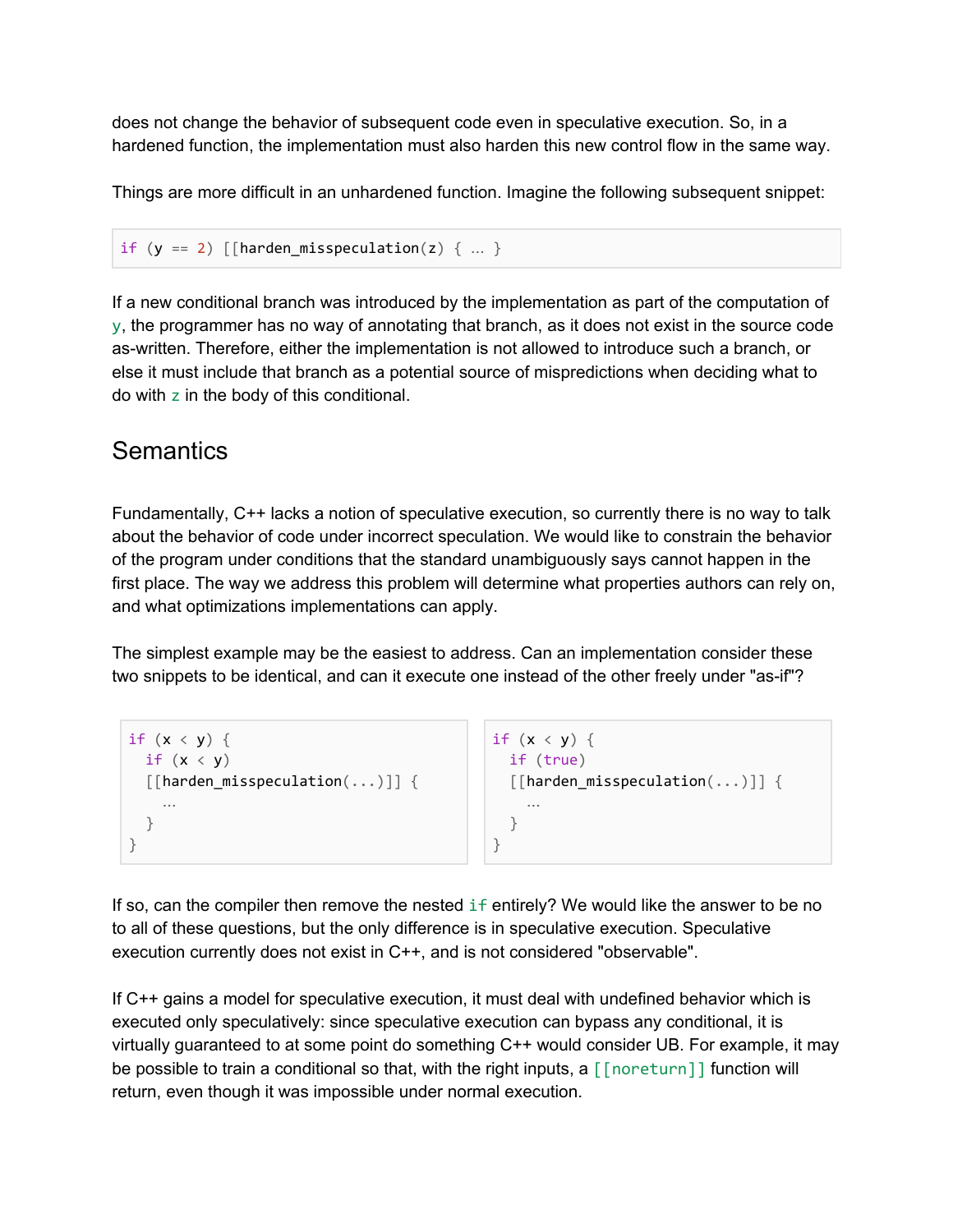In some implementations, the concrete behavior when returning from a  $\lceil \lceil$  noreturn $\rceil$  and function is to continue executing at some arbitrary other location inside the program. This could include a location past a hardened bounds check / array access -- there is no reason that it could not, via misprediction, jump after the hardening but before the array access, leaving some attacker-controlled value in a register or on the stack despite the hardening. The implementation can in principle create a brand new vulnerability out of any conditionally guarded UB, even if under normal execution it is impossible.

```
if (i \leftarrow arr.size()) [[harden_misspeculation(i)]] {
 // In theory, the implementation may be able to generate a jump to here
 // from anywhere.
 leak(arr[i /* jump lands after the evaluation of i */]);
}
```
It's unlikely that any mitigation at the point of the array access would be sufficient, because the jump target can always be after that mitigation. Instead, the jump itself must be prevented. It seems as if we need to define or constrain the effects of undefined behavior when it is the result of incorrect speculative execution.

We would like it to be possible at least in theory to write a program that is secure in all implementations, but currently that is not so: even with the hardening semantics we've defined here, it appears that an implementation is free (in theory) to turn any undefined behavior into a Spectre vulnerability, even if that undefined behavior is only reachable speculatively. We might consider biting the bullet, and allowing the implementation to introduce vulnerabilities. Our goal then would be to make it possible to fix any vulnerability that arises by adding enough annotations and defensive constructs, even if those vulnerabilities were introduced by the implementation to begin with, and encourage implementations to try not to do things that would lead to vulnerabilities. This at least provides an option when faced with a live vulnerability, and is an improvement over the status quo. However, these vulnerabilities are difficult to detect, and it seems unreasonable to expect programmers to examine the generated machine code for weaknesses. Even if we do adopt this stance, it seems likely that any manual removal of an implementation-introduced vulnerability could instead be applied automatically.

In order to fully specify this feature, it may be necessary to add another layer of abstraction. When we speak about speculative execution, we are speaking about what actually executes on the physical machine, separately from our abstract model of C++, and it makes sense to us this way. It may be that we need to import this understanding directly into the standard via a second execution model beneath that of the abstract machine, that of the physical machine. Speculative execution can be defined at this lower level, and operations like return-from-noreturn or null pointer dereference can be treated as defined or unspecified behavior at this lower level. (Some forms of undefined behavior that we can't effectively model, like stack smashing, would remain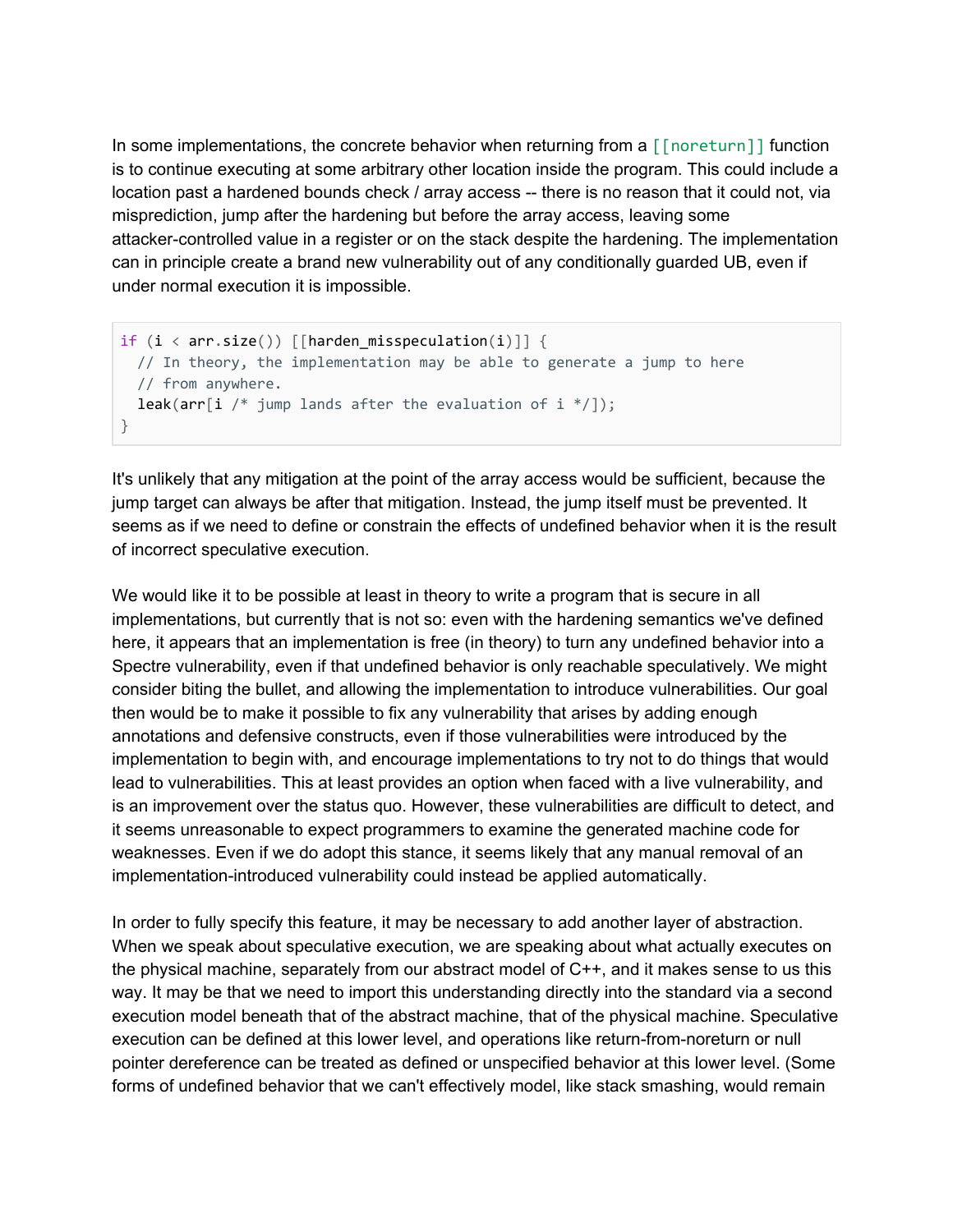undefined even here.) We could then place constraints on what physical machine operations are executed even within the bounds of undefined behavior in the abstract machine, while retaining the meaning of undefined behavior within the world of the abstract machine. This also hints at an answer to other abstraction-breaking security problems: for example, [securely](http://open-std.org/JTC1/SC22/WG21/docs/papers/2019/p1315r3.html) [erased](http://open-std.org/JTC1/SC22/WG21/docs/papers/2019/p1315r3.html) strings do not have a meaning in the abstract machine model, but have a clear meaning when we speak about the state of the actual machine that it runs on top of.

We would appreciate feedback on avenues of attack for the semantics, both at a high level and in detail when it comes to changing the execution model inside the standard. This feedback will be incorporated into a firmer proposal in a later revision.

## <span id="page-17-0"></span>**Alternatives**

### <span id="page-17-1"></span>Alternative solution: fine-grained SLH

Instead of adding a construct which ties specific branches to specific reads, one could imagine simply turning SLH off and on for particular variables and particular conditionals, retaining the global predicate state.

The benefit of retaining this predicate state is that conditionals can build on each other, and one may otherwise need to consider what is safe if a conditional arbitrarily far back in time was mispredicted. For example, in the case of the short-string optimization, guarding against a mispredicted bounds check does not prevent speculative buffer overflow with a mistrained short-string conditional. With a fine-grained API that lets one harden conditions totally independently, if the hardening only took place when the index was out of bounds, there could still be a Spectre vulnerability. However, with SLH and with fine-grained SLH, the entire predicate state is taken into account, automatically including the short-string optimization condition.

This is also its cost: if the fine grained API doesn't allow removing the data dependency on the predicate state, the program can't opt out of much of the cost of SLH. Performance critical code may wish to avoid this.

### <span id="page-17-2"></span>Alternative solution: protected control flow function

We have also considered a library API which protects branches, rather than an attribute:

```
// Requires: All `Ts` are integral or pointer types.
// Returns: `predicate`.
// Remarks: If `predicate` is false, then any speculative execution in
// which it is treated as true will also treat `zero_args...` as zero.
```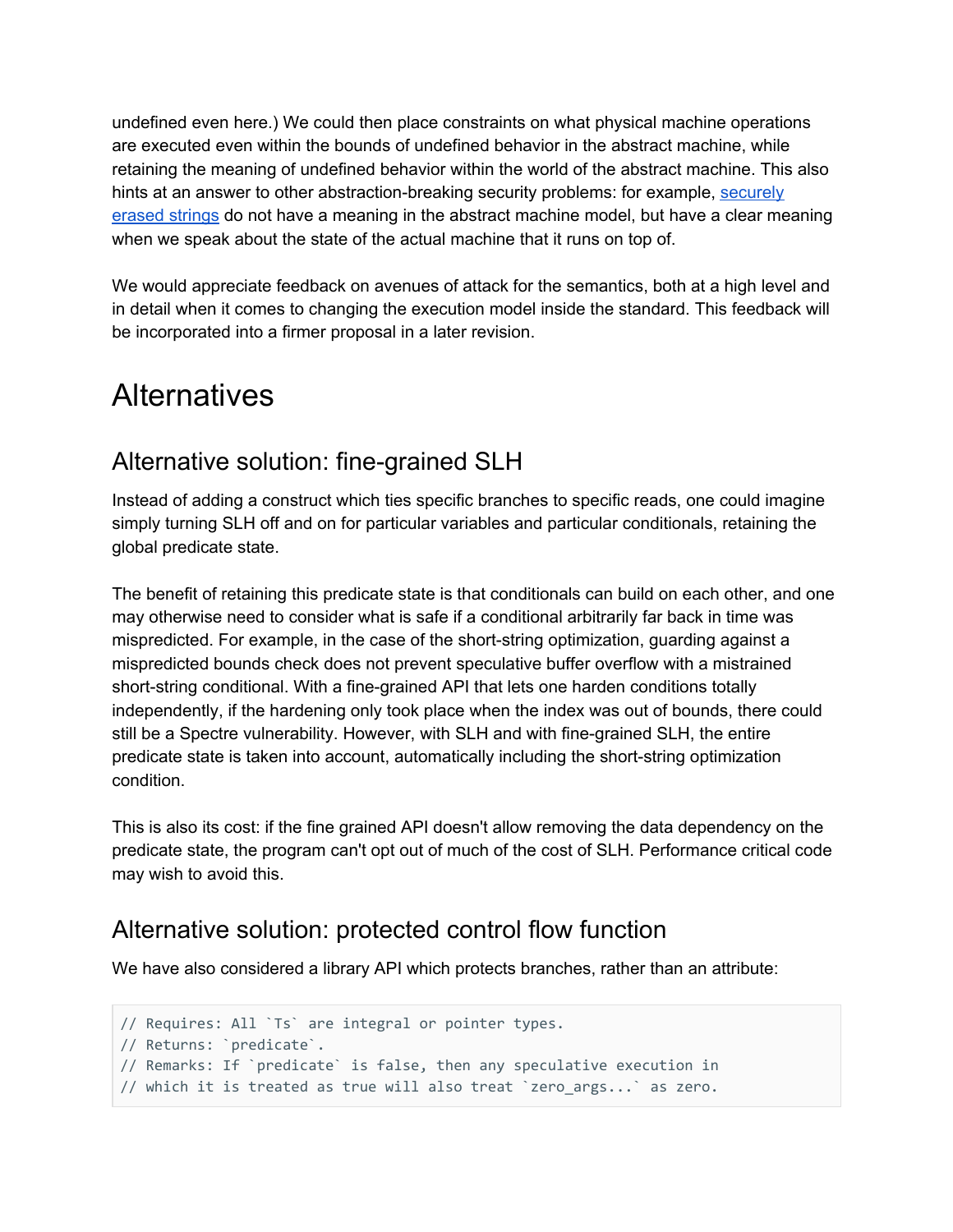```
template <typename... Ts>
bool protect_from_speculation(bool predicate, Ts&... zero_args);
```
So for example, a speculative buffer overflow vulnerability can be mitigated like so:

```
if (protect_from_speculation(i < arr.size(), i)) {
 // either i < arr.size(), or i is some hardened value.
}
```
This is similar to if  $(i \lt arr.size())$  [[harden\_misspeculation(i)]]  $\{\}\$ in the proposal above.

protect\_from\_speculation can be used to protect bounds-check and short string optimization code, but still offers no help with type [confusion](#page-3-0). It is also much more difficult than an attribute to apply to branching constructs that aren't if/else (e.g. switch, for, etc.). Finally, while it uses function call syntax, it cannot have normal C++ semantics: constant propagation would render it useless. For example, consider the following:

```
const int i = ...;if (i \langle arr.size()) {
  …
 if (protect_from_speculation(i < arr.size(), i)) { ... }
}
```
An implementation is allowed, under as-if, to treat it the same as the following:

```
const int i = ...;if (i \lt arr.size()) {
 …
 if (protect_from_speculation(true, i)) { … }
}
```
It is impossible to detect, using the argument true, whether or not the true branch is the result of branch misprediction. The semantics necessary to make this transformation invalid are a poor fit for a function.

#### <span id="page-18-0"></span>Alternative solution: protected load function

We have also considered mitigation via a library API like the following: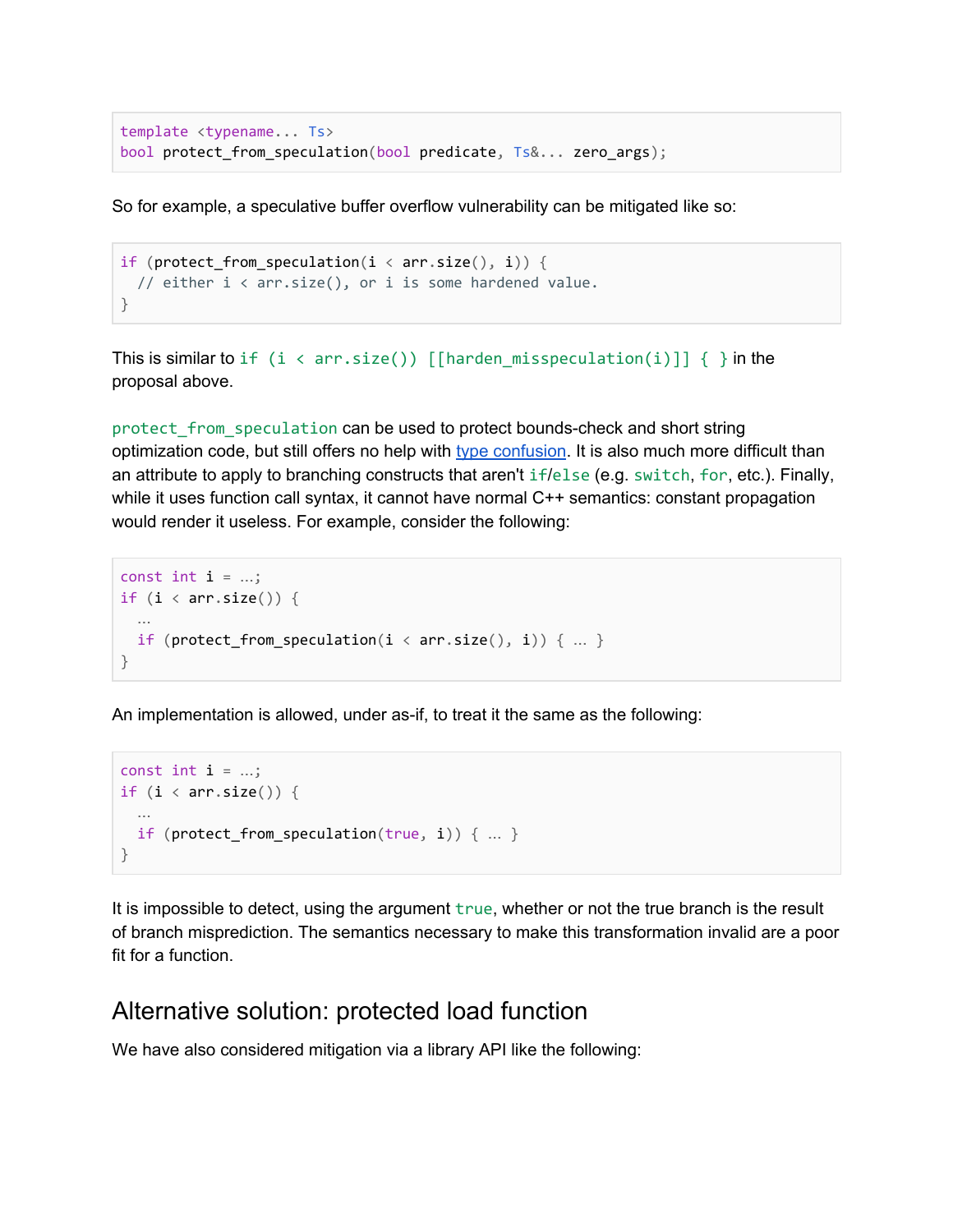```
// If lower \le loc \lt upper, returns the value of \cdot*loc\cdot. Otherwise,
// returns `fail value`.
// Notes: Does not access `*loc` if `loc` is out of bounds, even under
// speculative execution.
template <typename T>
T speculation_safe_read(T* loc, T* lower, T* upper, int fail_value);
```
This ties the mitigation API to the load, rather than to the branch that guards it, which may simplify the lowering on some architectures, and it is at least superficially easier to explain, since the function has nontrivial normative semantics even if you disregard speculation.

We think this API will in practice be hard to use, because it gives the programmer no access to the outcome of the bounds check, and therefore in most cases they will need to perform the bounds check themselves, before or after the load. Consequently, programmers and compilers will be continually tempted to optimize the code by eliminating the actual or apparent duplication, in ways that may risk undoing the safety benefits of the function call.

We could solve that problem by making  $lower \leq loc \leq upper$  be a precondition of the function (which also permits more efficient lowering in some cases), rather than a condition that controls its behavior, but then this function is no longer any easier to explain than the alternatives.

Moreover, we do not see any feasible way to extend this solution to cover non-bounds check versions of Spectre variant 1, such as the short-string [optimization](#page-2-1) or type [confusion](#page-3-0). It is possible that we could identify a minimal set of predicates that cover all realistic cases, but we believe efforts are better spent on a more general solution.

### <span id="page-19-0"></span>Alternative solution: builtin speculation safe value

GCC and LLVM have implemented an intrinsic, builtin speculation safe value(v), which returns  $\theta$  if the current execution is the result of a previous misprediction as tracked by SLH, and v otherwise.

This is a natural evolution of SLH: it reuses the same tracking work that SLH does, but allows the programmer to specify when the cmov (or equivalent) should take place, and when it should not. It lends itself to an atomic-style speculation safe<T> wrapper.

However, builtin speculation safe value does not provide us with the ability to be selective about which conditionals are tracked, only which loads are hardened. We believe our proposal to be more efficient as a consequence of this, and therefore more broadly applicable.